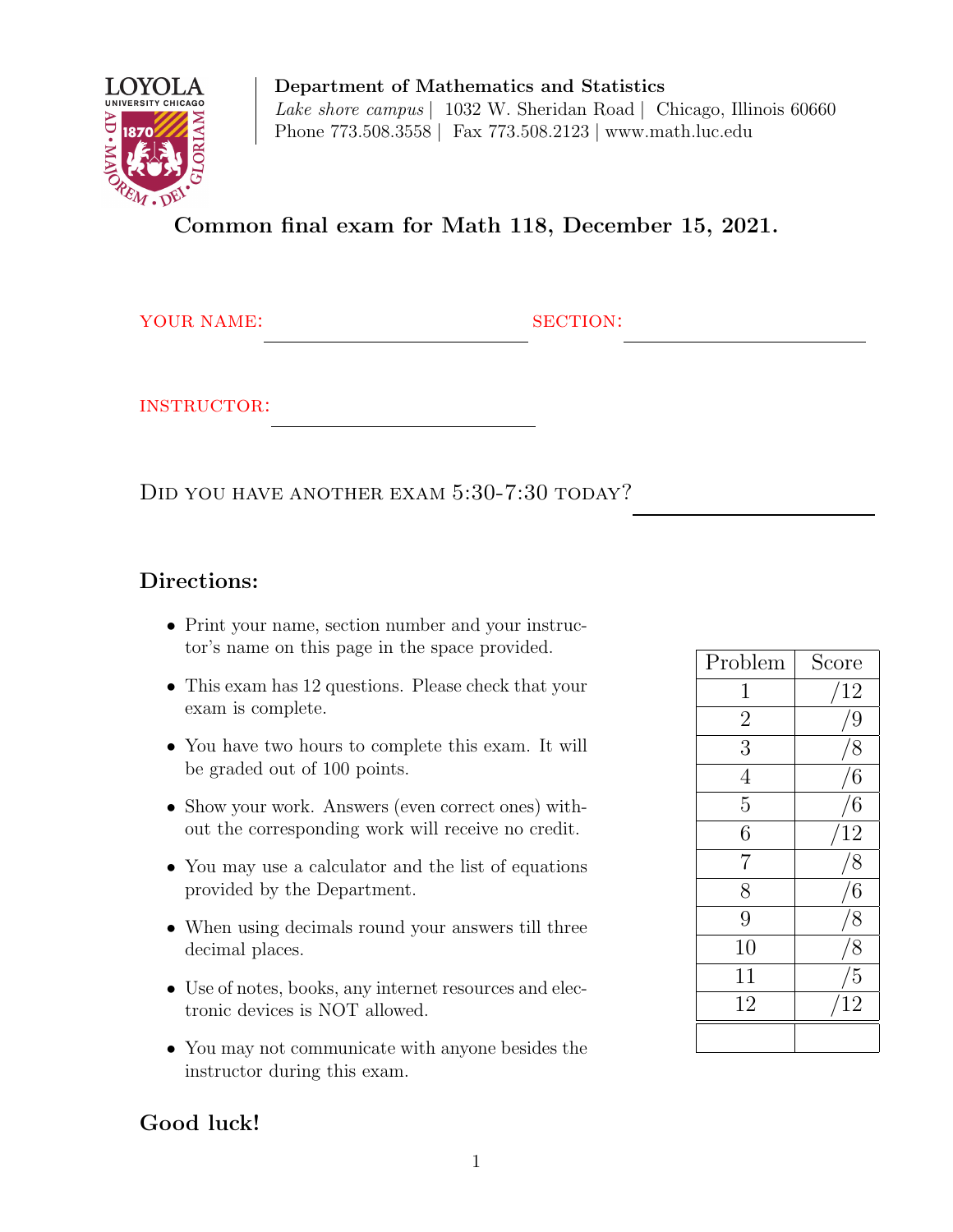- 1. (Points: 12) The number of asthma sufferers in the world was about 84 million in 1990 and 334 million in 2012. Let N represent the number of asthma sufferers (in millions) worldwide t years after 1990.
	- (a) Model N as a linear function of year  $t$  after 1990.
	- (b) Model N as an exponential function of year  $t$  after 1990.
	- (c) How many asthma sufferers are predicted worldwide in 2020 with the linear model?
	- (d) How many asthma sufferers are predicted worldwide in 2020 with the exponential model?

- 2. (Points: 9) Rank the following three bank-deposit options from best to worst.
	- (a) Bank A: nominal rate 2% compounded daily
	- (b) Bank B: nominal rate 2.1% compounded monthly
	- (c) Bank C: nominal rate 2.05% compounded continuously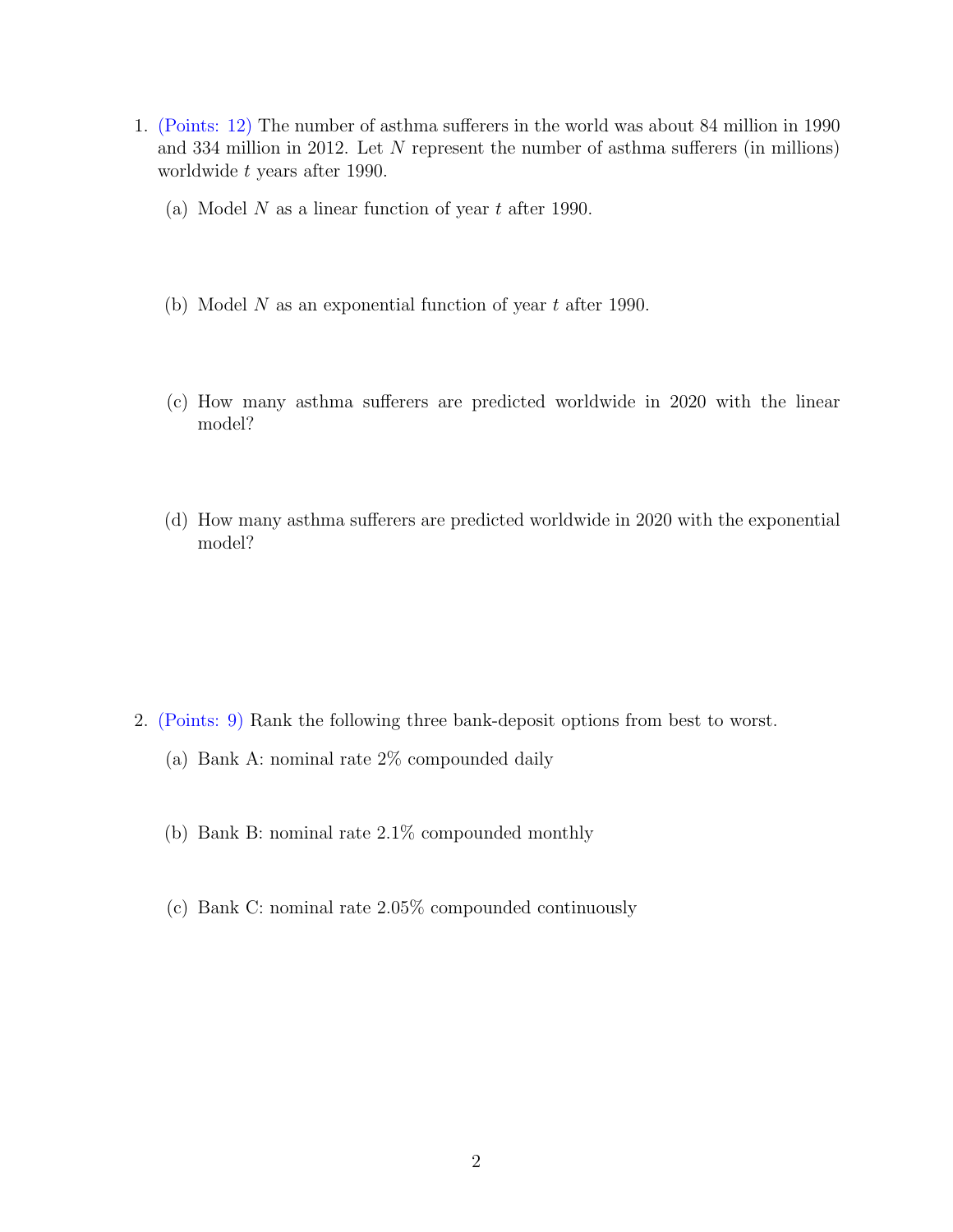- 3. (Points: 8) Technetium-99m is a radioactive substance used to diagnose brain diseases. Its half-life is approximately 6 hours. Initially you have 200 mg of technetium-99m.
	- (a) Write an equation that gives the amount of the substance remaining after  $t$  hours.

(b) Determine the number of hours needed for your sample to decay to 120 mg.

4. (Points: 6) What is the long-run behavior of the function given below?

(a) 
$$
x \to \infty
$$
,  $y = \frac{x(x+6)(x-9)}{4+x^2}$   $\longrightarrow$ 

(b) 
$$
x \to -\infty
$$
,  $y = \frac{x(x+6)(x-9)}{4+x^2}$   $\longrightarrow$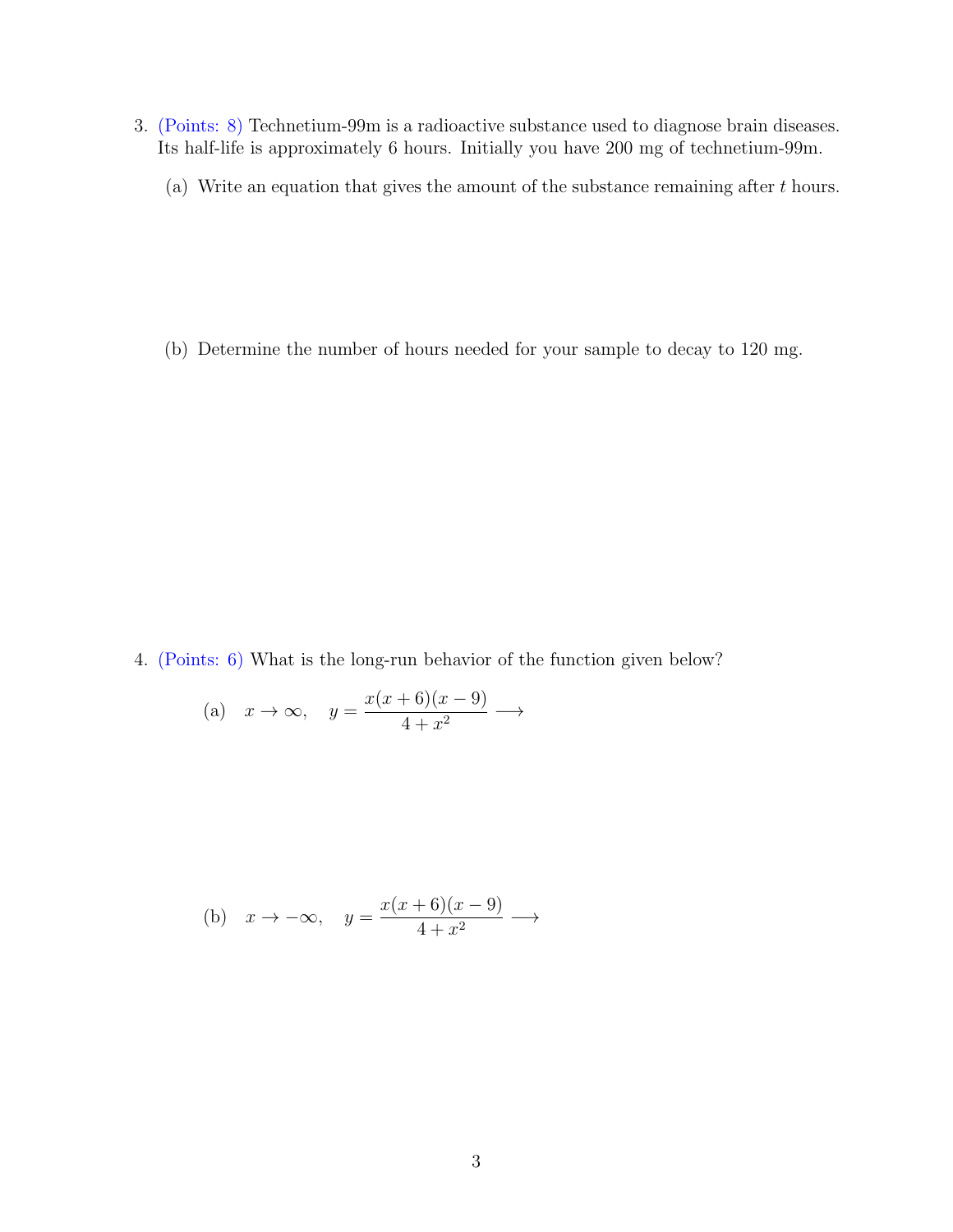- 5. (Points: 6)
	- (a) Find the angle between  $0°$  and  $360°$  (but not  $240°$ ) that has the same cosine as  $240^\circ$ .
	- (b) Find the angle between  $0°$  and  $360°$  (but not  $240°$ ) that has the same sine as  $240°$ .

- 6. (Points: 12) The pressure, P (in  $\text{lbs/ft}^2$ ), in a pipe varies over time. Three times an hour, the pressure oscillates from a low of 90 to a high of 230 and then back to a low of 90. The pressure at  $t = 0$  is 90.
	- (a) Graph  $P = f(t)$ , where t is time in minutes.
	- (b) Find a possible formula for  $P = f(t)$ .
	- (c) Using your graph from part (a)  $P = f(t)$  for  $0 \le t \le 20$ , estimate when the pressure first equals  $125 \text{ lbs/ft}^2$ .

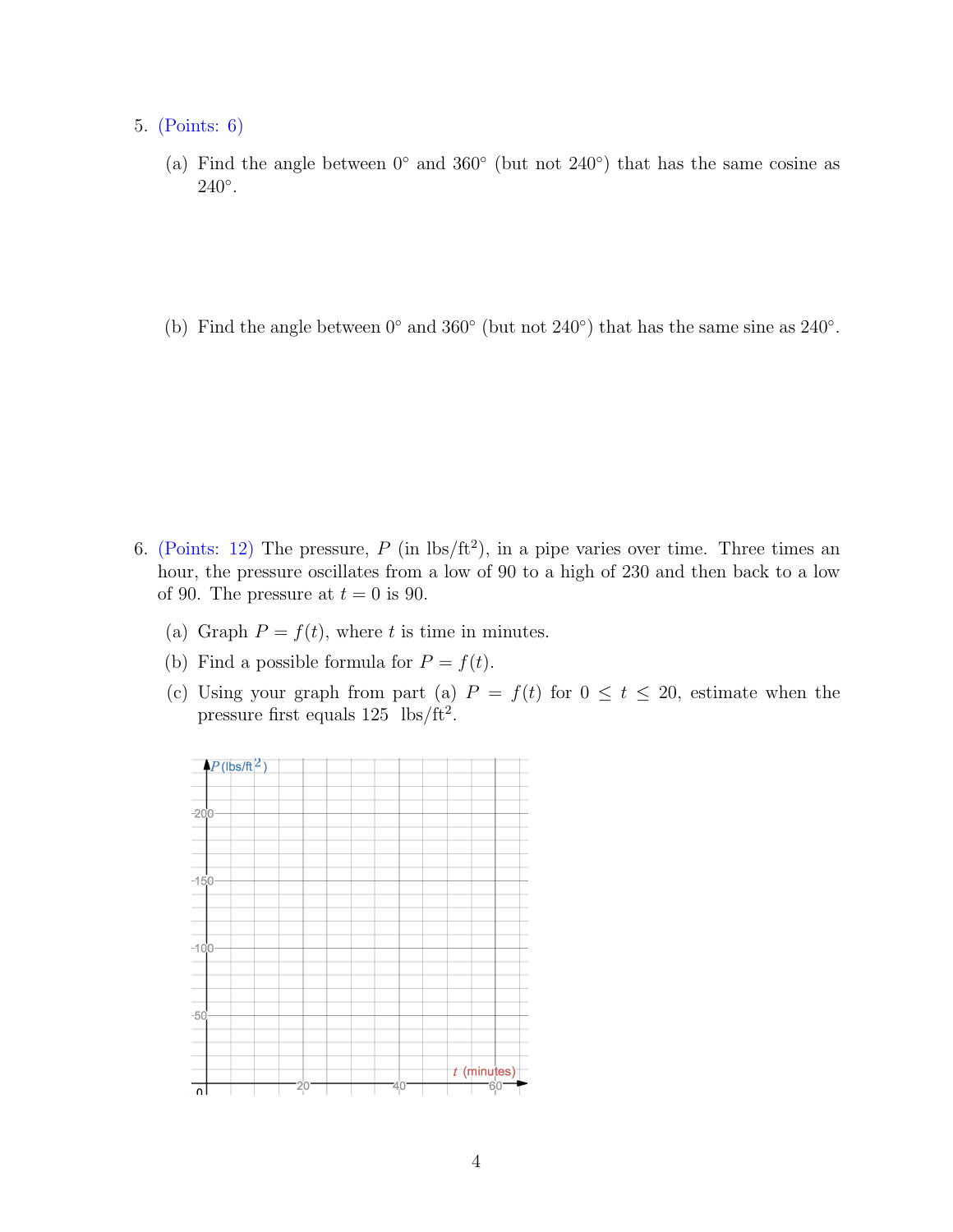- 7. (Points: 8) If  $cos(\alpha) = -$ √  $3/5$  and  $\alpha$  is in the third quadrant,
	- (a) find the exact value for  $sin(\alpha)$ ,
	- (b) find the exact value for tan  $(\alpha)$ .

8. (Points: 6) A surveyor must measure the distance between the two banks of a straight river. She sights a tree at point  $T$  on the opposite bank of the river and drives a stake into the ground (at point  $P$ ) directly across from the tree. Then she walks 50 meters upstream and places a stake at point  $Q$ . She measures angle  $PQT$  and finds that it is 58◦ . Find the width of the river.

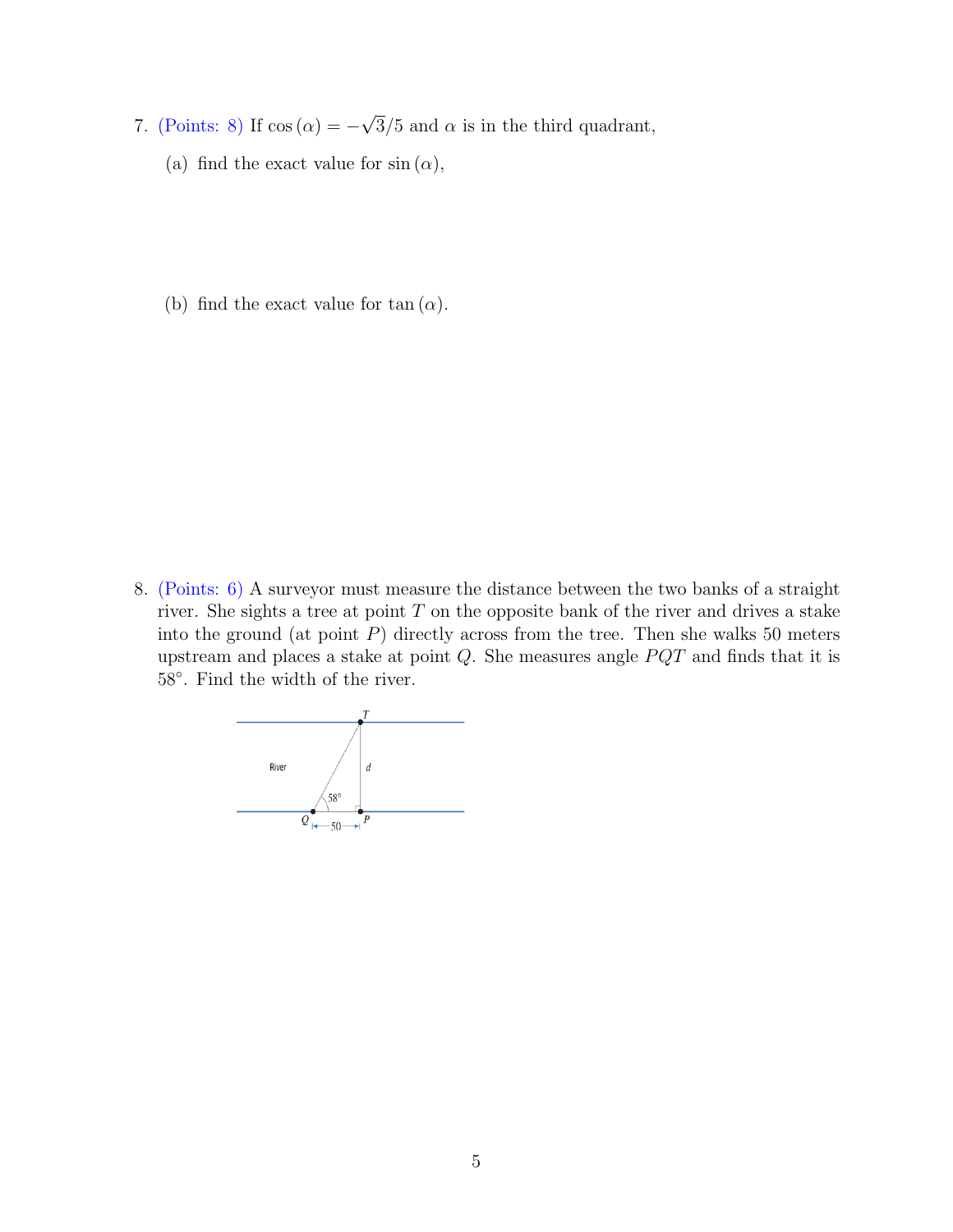9. (Points: 8) Find the missing sides, a, b, and angle B.



10. (Points: 8) Use the graph to approximate all solutions to the equation  $\sin(t) = \sqrt{2}/2$ on  $0 \le t \le 4\pi$ .

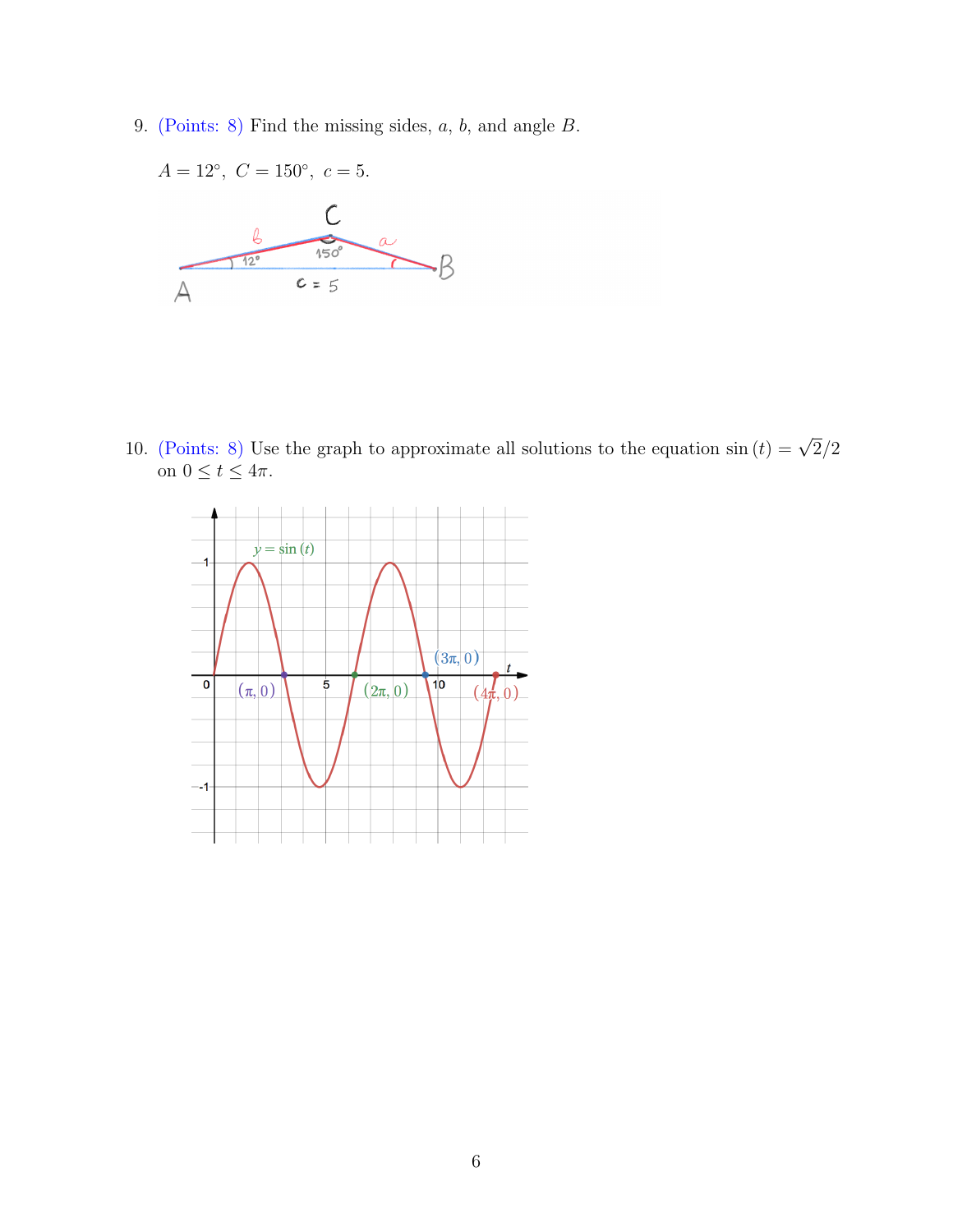11. (Points: 5) Decompose the function

$$
f(x) = 5\sqrt{x+3}
$$

into a composition of two new functions  $u$  and  $v$ , where  $v$  is the inside function, that is  $f(x) = u(v(x))$ , so that  $u(x) \neq x$  and  $v(x) \neq x$ .

- 12. (Points: 12) Let  $P = f(t) = 37.8(1.044)^t$  be the population of a town (in thousands) in year t.
	- (a) Evaluate  $f(50)$ . Describe in words what this quantity tells you.
	- (b) Find a formula for  $f^{-1}(P)$  in terms of P.
	- (c) Evaluate  $f^{-1}(50)$ . Describe in words what this quantity tells you.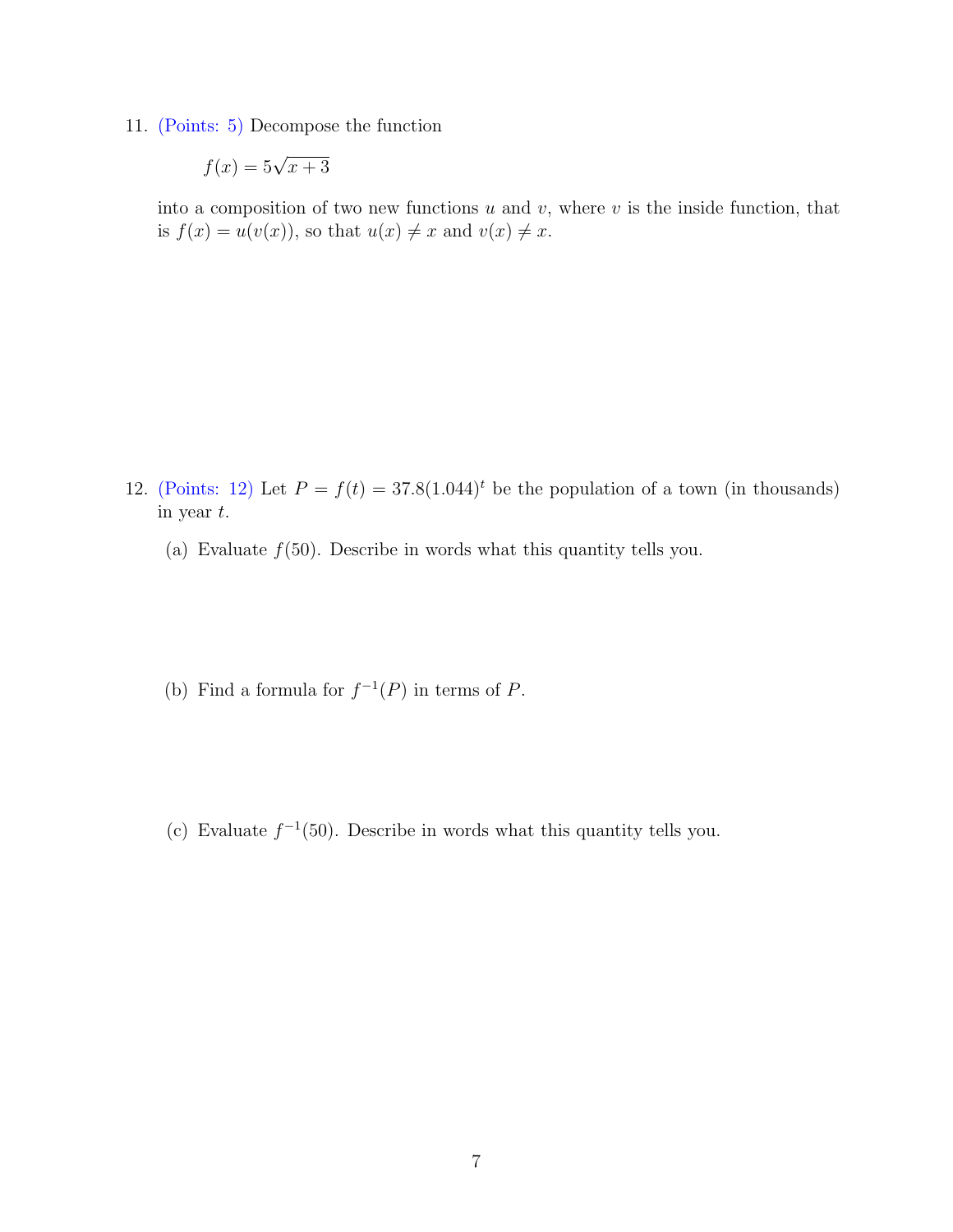## Exponential and Logarithm Formulas

Exponential Function:  $y = ab^x$ Simple Interest:  $P(t) = P_0(1+r)^t$ Compound Interest:  $P(t) = P_0(1 + \frac{r}{n})^{nt}$ Continuous Growth:  $P(t) = P_0 e^{rt}$ Half-life:  $Q(t) = Q_0(\frac{1}{2})^{\frac{t}{T_h}}$ 

## Trigonometry

1 radian =  $\frac{180}{\pi}$  degrees 1 degree  $=\frac{\pi}{180}$  radians

$$
\sin(\theta) = \frac{\text{opp}}{\text{hyp}} = \frac{y}{r} \qquad \csc(\theta) = \frac{1}{\sin(\theta)}
$$

$$
\cos(\theta) = \frac{\text{adj}}{\text{hyp}} = \frac{x}{r} \qquad \sec(\theta) = \frac{1}{\cos(\theta)}
$$

$$
\tan(\theta) = \frac{\text{opp}}{\text{adj}} = \frac{y}{x} \qquad \cot(\theta) = \frac{1}{\tan(\theta)} = \frac{\cos(\theta)}{\sin(\theta)}
$$

Pythagorean Identity:

 $\sin^2(\theta) + \cos^2(\theta) = 1$  $\tan^2(\theta) + 1 = \sec^2(\theta)$   $1 + \cot^2(\theta) = \csc^2(\theta)$ 

Arc Length:  $s = r\theta$ 

Sinusoidal Functions:

$$
f(x) = A\sin(Bx) + k \qquad g(x) = A\cos(Bx) + k
$$

Period:  $P = \frac{2\pi}{R}$ B

Doubling time:  $Q(t) = Q_0 2^{\frac{t}{T_d}}$ Logarithms:  $b^x = M \Leftrightarrow \log_b(M) = x$ Natural Logarithm:  $\ln(x) = \log_e(x)$ Common Logartithm:  $\log(x) = \log_{10}(x)$ 

Even-Odd Identities:  $\sin(-x) = -\sin x$  $\cos(-x) = \cos x$ 

Other Identities:  $\sin(\theta) = \sin(180^\circ - \theta)$  $\cos(\theta) = -\cos(180^\circ - \theta)$  $\tan(\theta) = -\tan(180^\circ - \theta)$ 

Law of Cosines:  $c^2 = a^2 + b^2 - 2ab\cos(C)$ 

Law of Sines:  $\frac{\sin(A)}{a} = \frac{\sin(B)}{b}$  $\frac{B}{b} = \frac{\sin(C)}{c}$ c

Inverse Trig:

 $\theta = \cos^{-1} y$  provided that  $y = \cos \theta$  and  $0 \le \theta \le \pi$ .  $\theta = \sin^{-1} y$  provided that  $y = \sin \theta$  and  $-\frac{\pi}{2} \le \theta \le \frac{\pi}{2}$ .  $\theta = \tan^{-1} y$  provided that  $y = \tan \theta$  and  $-\frac{\pi}{2} \le \theta \le \frac{\pi}{2}$ .